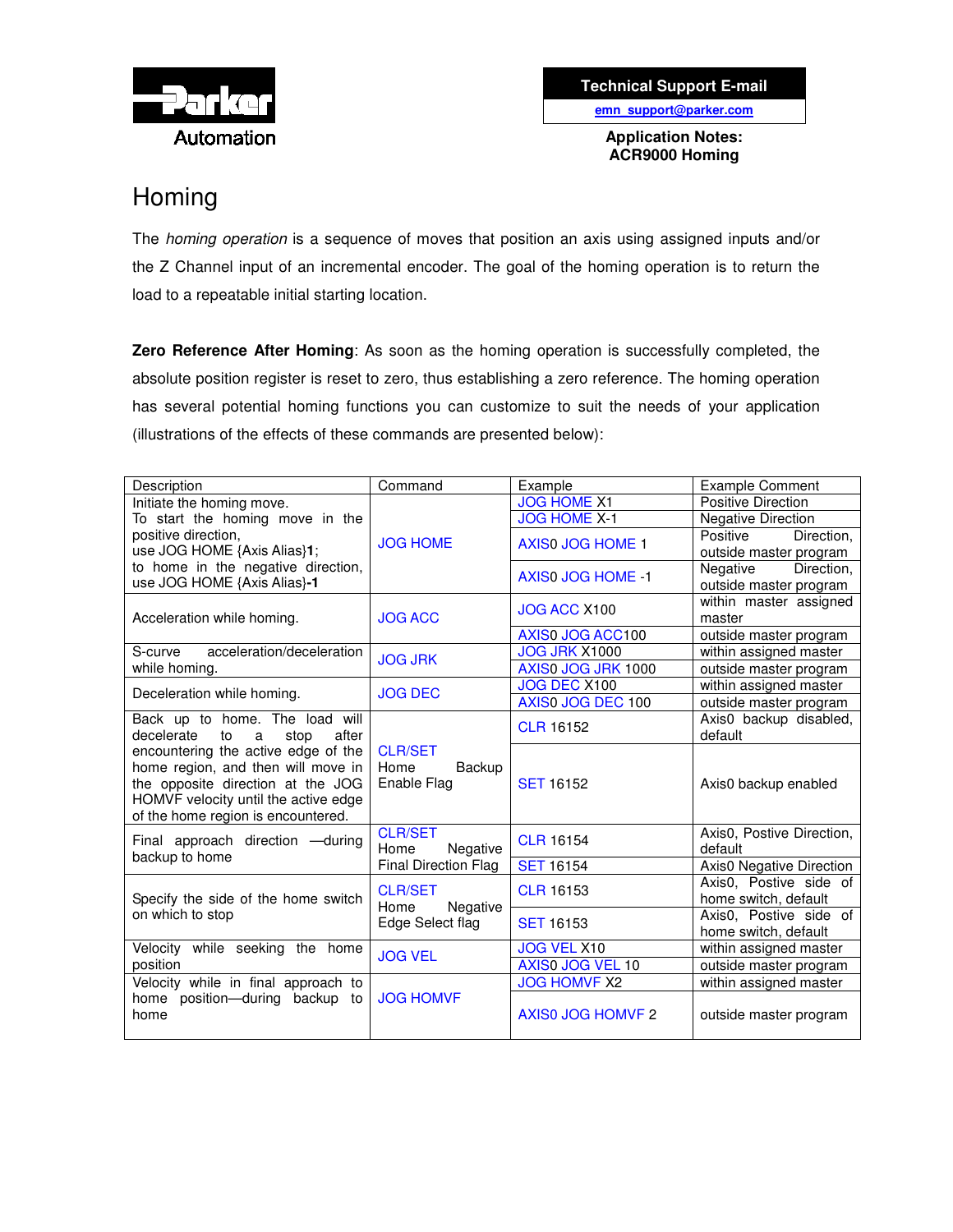

## **Application Notes: ACR9000 Homing**

## **NOTES**

- To better illustrate the direction changes in the backup-to-home operation, the illustrations in this section show the backup-to-home movements with varied velocities. In reality, the backupto-home movements are performed at the same velocity (JOG HOMVF value).
- Program examples listed are for AXIS0. Assumes that the Axis Alias is "X" and that the program is run in the master where AXIS0 is attached.
- Backup flags settings are listed for all axes in each scenario.
- CLR statements are optional. Flags referenced below default to zero/clear state.
- For axes attached to the same master, home routines can be initiated simultaneously for multiple axes as follows: JOG HOME X1 Y1 Z1 A1
- If an end-of-travel limit is encountered during the homing operation, the motion will be reversed and the home switch will be sought in the opposite direction. If a second limit is encountered, the homing operation will be terminated, stopping motion at the second limit.
- Relevance of positive and negative direction:

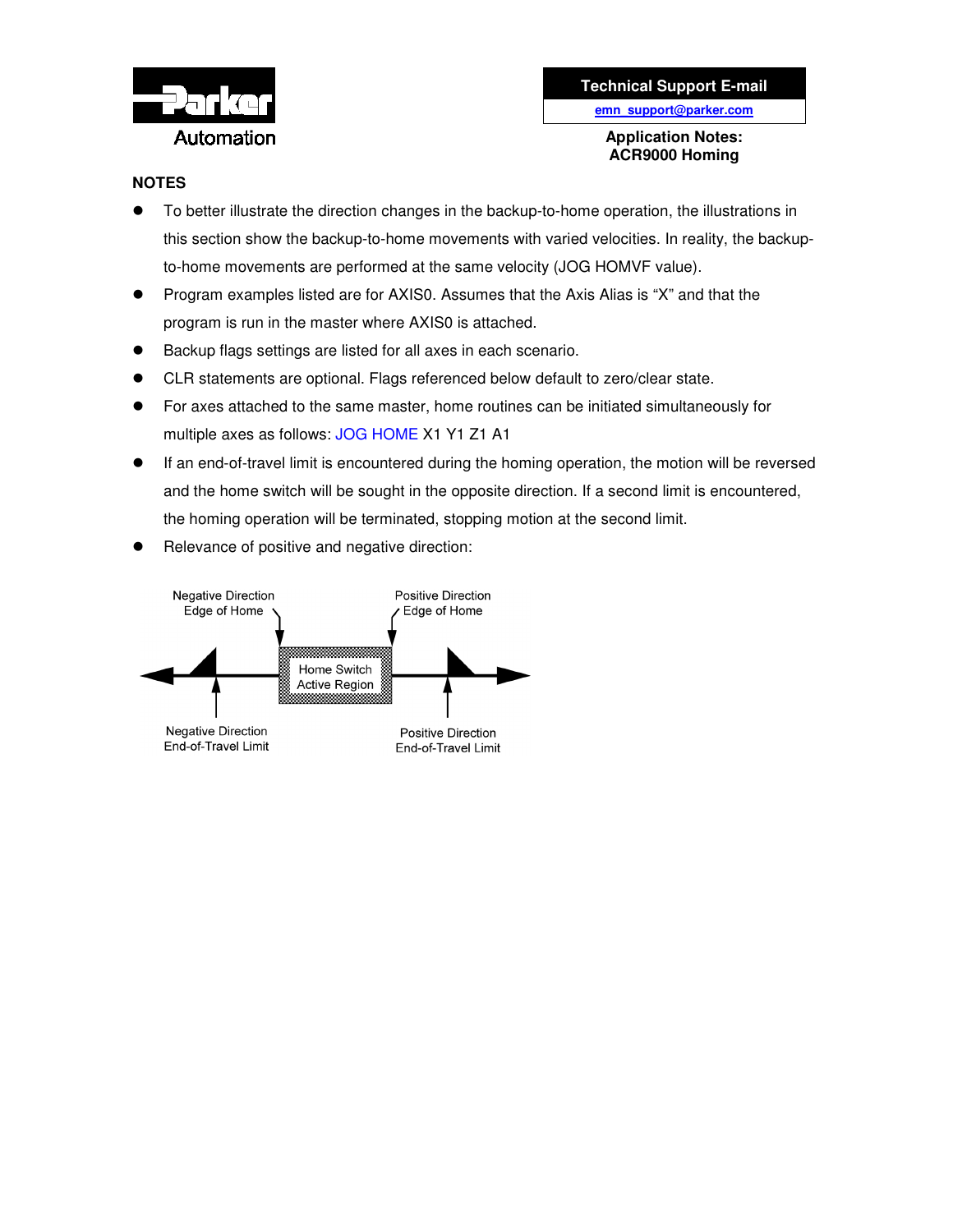

## **Technical Support E-mail**

**emn\_support@parker.com**

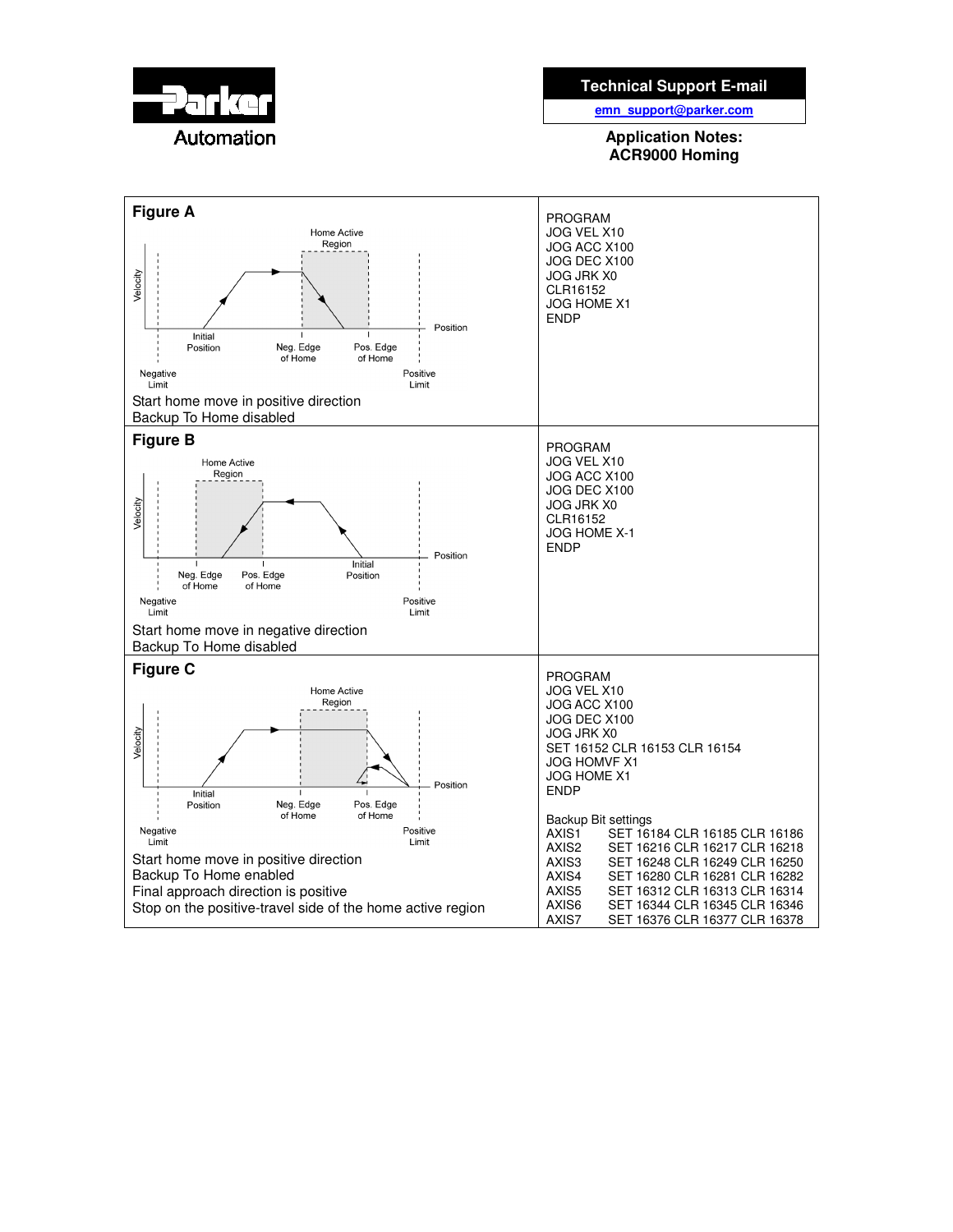

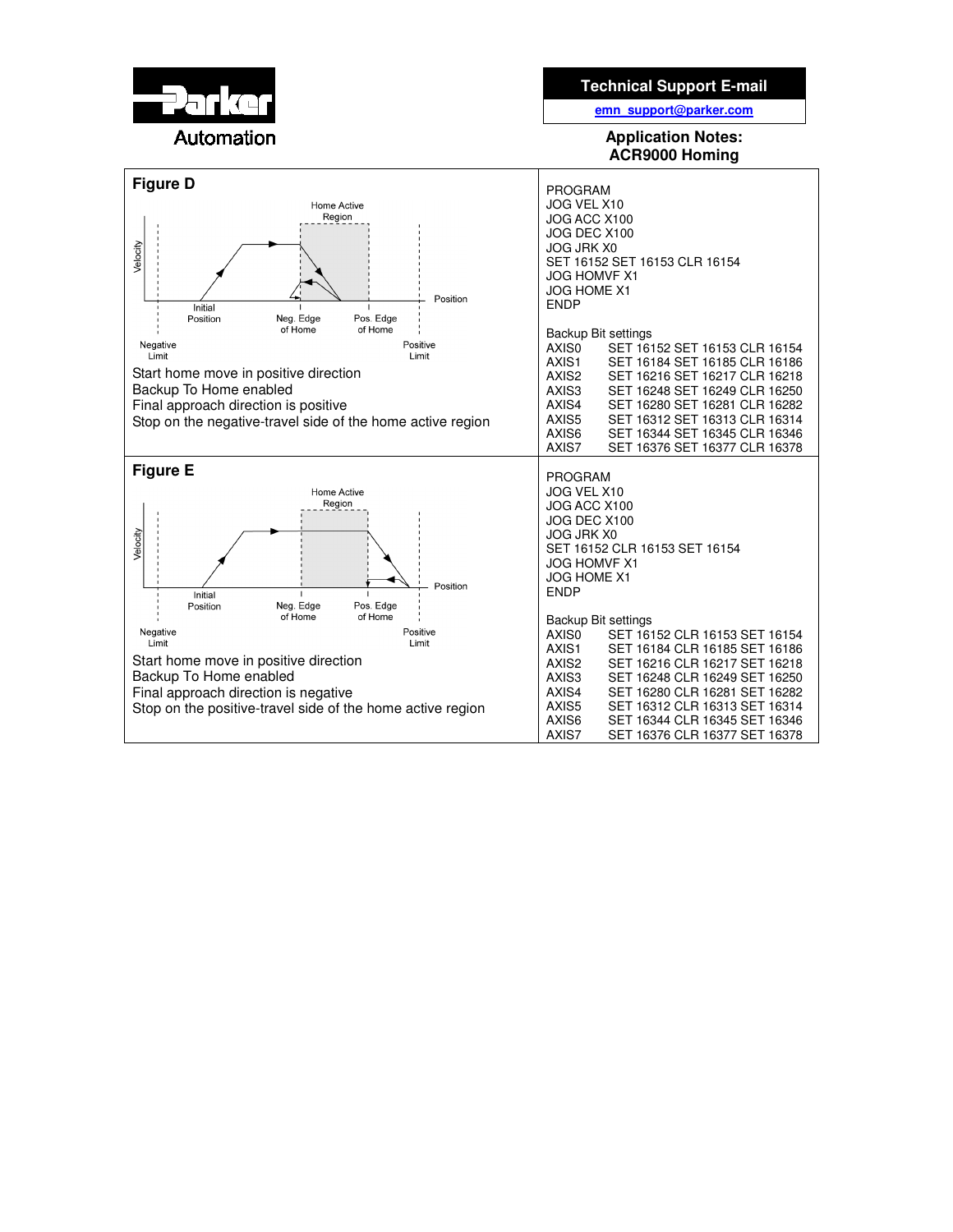

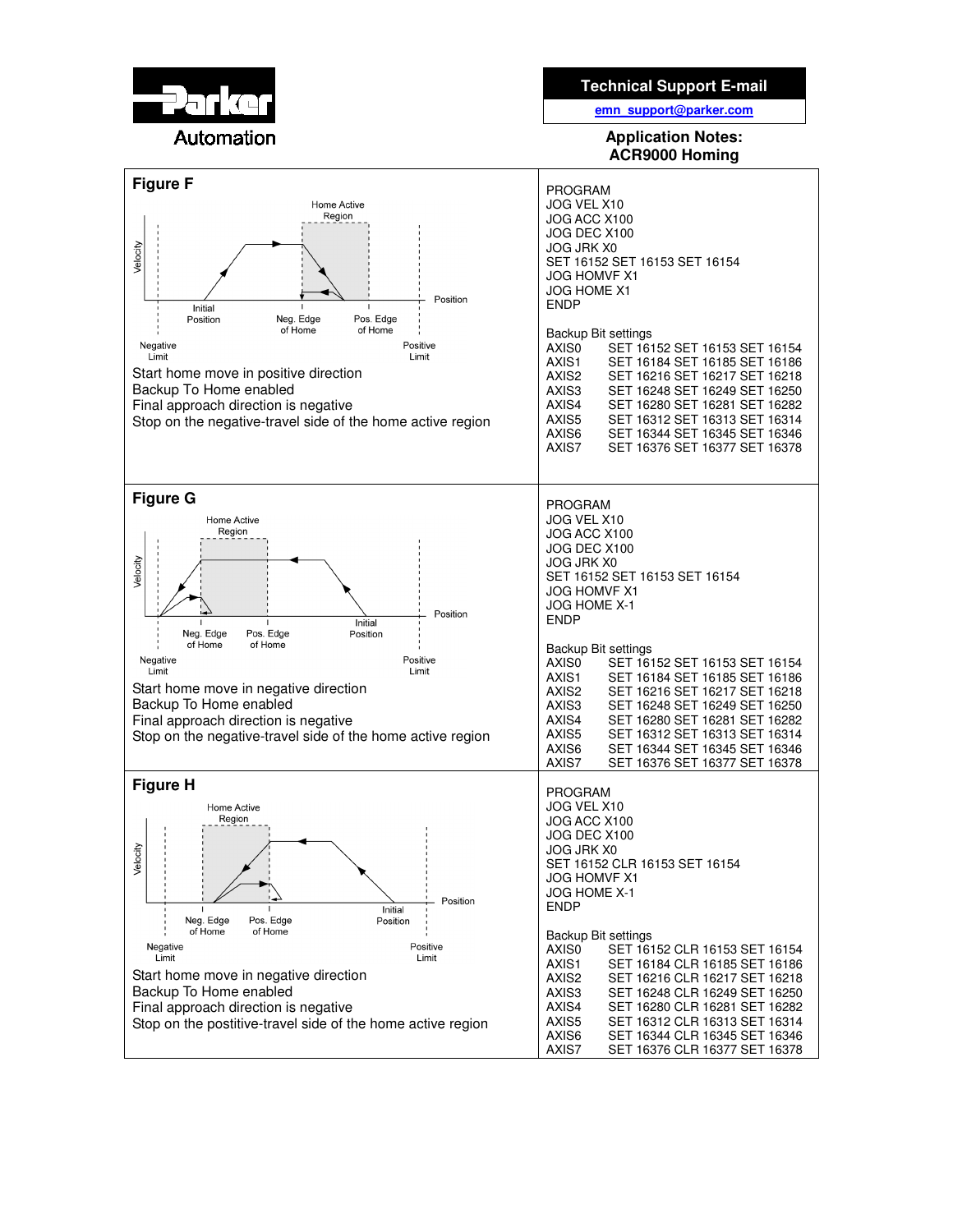

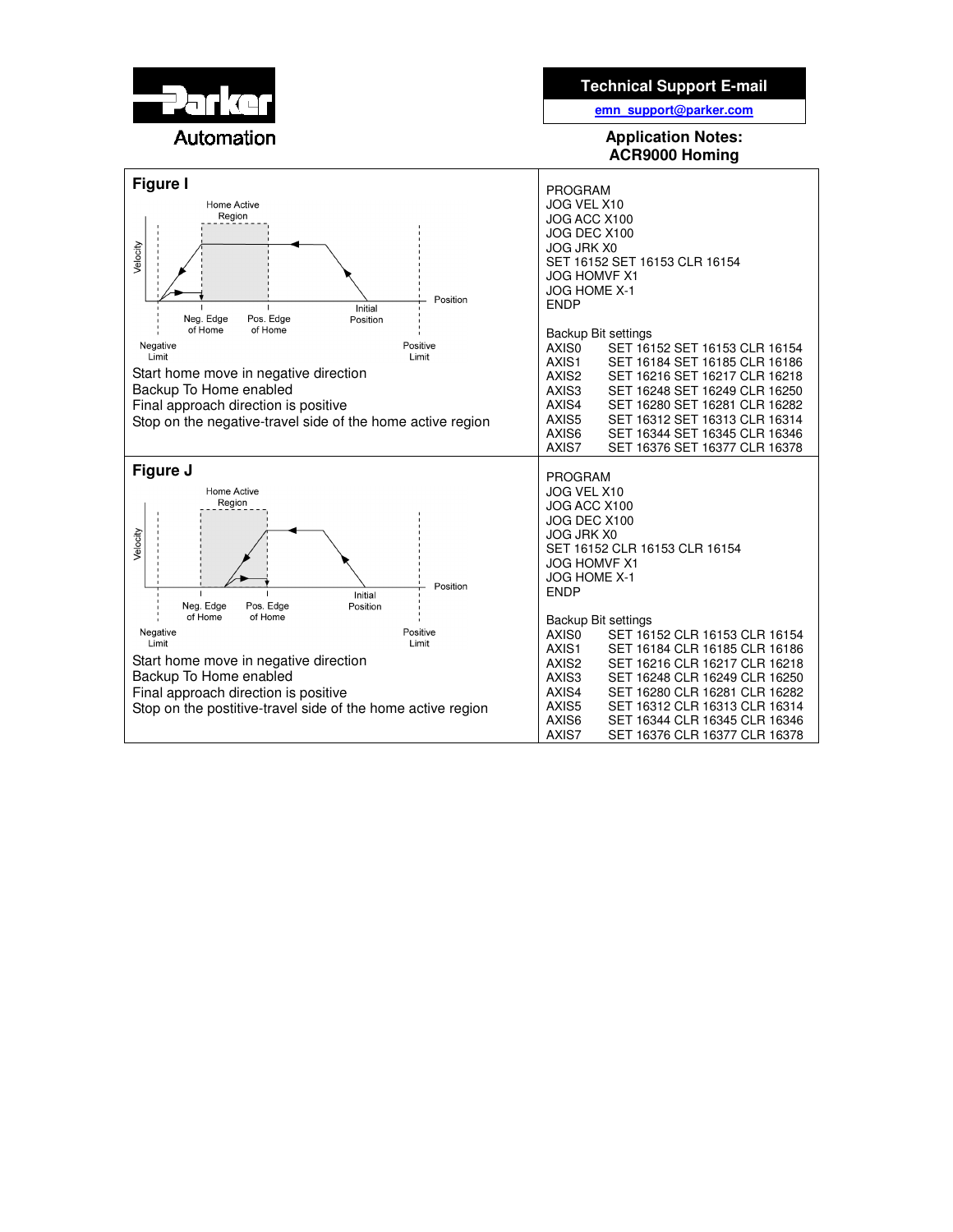

## **Technical Support E-mail**

**emn\_support@parker.com**

**Application Notes: ACR9000 Homing**

| ast test:ACR9000:Configuration Wizard:Axes:Axis 0:Fault                                                                                                                                                                      |  |  |  |  |
|------------------------------------------------------------------------------------------------------------------------------------------------------------------------------------------------------------------------------|--|--|--|--|
| <b>Fault Detection</b><br>Hardware Limit Detection<br>Enable Positive Hardware Limit Detection<br>⊽<br>Enable Negative Hardware Limit Detection<br>Hardware Limit Deceleration 500.000<br>millimeters/s?                     |  |  |  |  |
| Software Limit Detection<br>1000<br>millimeters<br>Enable Positive Software Limit Detection<br>$-1000$<br>Enable Negative Software Limit Detection<br>millimeters<br>500.00<br>Software Limit Deceleration<br>millimeters/s? |  |  |  |  |
| Maximum Position Error Detection (Servos Only)<br>1.000000<br>Maximum Positive Position Error<br>millimeters<br>$-1.000000$<br>Maximum Negative Position Error<br>millimeters<br>Disable Drive On Kill                       |  |  |  |  |
| < Back<br>Next ><br>Help                                                                                                                                                                                                     |  |  |  |  |

## **Hardware Limit Detection**

The following commands are set during this opertation:

- **•** HLDEC Hardware Limit Deceleration
	- HLDEC X500
- HLIM Hardware Limit Enable
	- Value Description
		- 0 Disables positive limit and negative limit (default)
		- 1 Enables positive limit and disables negative limit
		- 2 Disables positive limit and enables negative limit
		- 3 Enables positive limit and negative limit

#### HLIM X3

If limits are enabled and the motor/load encounters a hardware limit, motion stops at the rate set by the HLDEC command. To clear the switch, motion must occur in the opposite direction.

## **Software Limit Detection**

The following commands are set during this opertation:

SLDEC Software Limit Deceleration

### SLDEC X500

- SLIM Hardware Limit Enable
	- Value Description
		- 0 Disables positive limit and negative limit (default)
		- 1 Enables positive limit and disables negative limit
		- 2 Disables positive limit and enables negative limit
		- 3 Enables positive limit and negative limit

#### SLIM X3

If limits are enabled and the motor/load encounters a hardware limit, motion stops at the rate set by the SLDEC command. To clear the switch, motion must occur in the opposite direction.